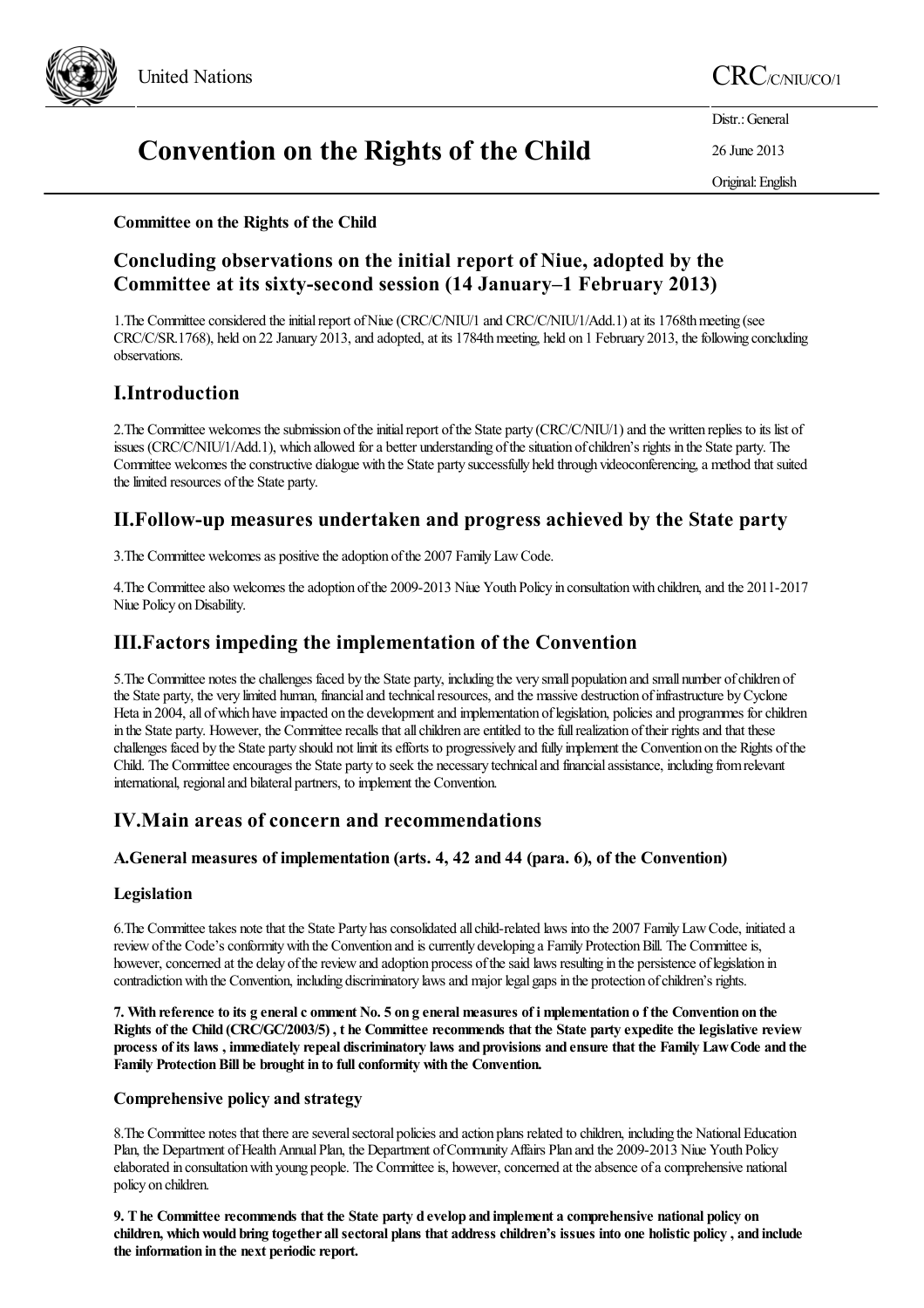# **Coordination**

10. The Committee appreciates that a National Coordinating Committee for the Convention on the Rights of the Child (NCCCRC), composed ofrepresentatives fromrelevant government departmentsand thecommunities, has been established since 1998 to deal with the State party's obligations under the Convention. The Committee, however, regrets the lack of information on the mandate and budget allocation to NCCCRC and expresses concern that NCCCRC has been operating on an ad hoc basis.

**11. The Committee recommends that the State party f urtherstrengthenNCCCRCby providing a clearly defined** mandate with a special focus on the implementation of the Convention and coordination of government policies and programmes relating to children, and sufficient human, financial and technical resources to carry out its mandate with **efficiency throughout the State party .**

#### **Allocation of resources**

12. While noting as positive the allocation of resources for free education and health services for children, the Committee regrets the lack of information on overall resources allocated for the implementation of the Convention and on the measures in place to monitor and assess the impact of such resources.

13. The Committee recommends, in the light of its recommendations resulting from its 2007 D ay of G eneral D iscussion on "R esources for the R ights of the C hild - Responsibilities of States ", that the State party:

(a) Utilize a child - rights approach in the State budget, c onduct a comprehensive assessment of the budget needs of **children and allocate adequate budgetary resources in accordance with article 4 of the Convention forthe** implementation of the rights of children, and increase the budget allocated to social sectors, including to the education **sector and address the disparities on the basis of indicators related to children ' s rights ; and**

**(b) Ensure a transparent and participatory budgeting systemthrough public dialogue,especially with children and for proper accountability by local authorities.**

#### **Data collection**

14. While noting that data and information on health and education are collected, the Committee expresses concern that there is no comprehensive data collection system and that there are many inconsistencies and gaps which exist in relation to data collection. The Committee also notes that a national task force was established for data collection and analysis under the United Nations Educational, Scientific and Cultural Organization (UNESCO) global movement on Education for All. However, the Committee regrets that the initial exercise of the established National Task Force could not be completed due to lack of funding.

15. The Committee recommends that the State party develop a comprehensive system for the collection of data with the support of its partners. It is essential to analy s e s uch collected data as a basis for assessing progress achieved in the realization of child ren's rights, which would help design policies and programmes to implement the Convention. The **data should be disaggregated by age, sex, geographiclocation,ethnicity and socio economic background to facilitate analysis on the situation of allchildren.**

#### **Independent monitoring**

16. The Committee expresses concern that there is no mechanism to independently monitor the implementation of the Convention and to receive and address complaints from children.

17. Drawing attention to its g eneral c omment No. 2 on the r ole of i ndependent national h uman r ights i nstitutions in the promotion and protection of the rights of the child (CRC/GC/2002/2), the Committee recommends that the State party make all possible efforts to set up a mechanism to independently and impartially monitor the implementation of the Convention and to receive and address complaints from children and to seek technical assistance from the Office of the **United Nations High Commissioner for Human Rights (OHCHR) .** 

#### **Dissemination and awareness-raising**

18. The Committee notes with appreciation the translation of the State party's national report into local languages and its distribution to the public. The Committee also notes as positive the measures taken by NCCCRC to promote knowledge about the Convention in the State party. The Committee nevertheless regrets that public awareness and understanding of the Convention and children's rights still remain very low.

19. The Committee recommends that the State party enhance public awareness of the Convention, especially among families, communities and children themselves. The Committee also encourages the State party to take advantage of the reporting process to raise public awareness of the Convention and to draw the public's attention to the **implementation of the Convention throughwide consultations with stakeholders and children .**

#### **Training**

20. The Committee is concerned that insufficient training on the Convention, particularly on key principles of the Convention such as the best interests of the child and the views of the child to be heard, has been provided to public officials and professionals working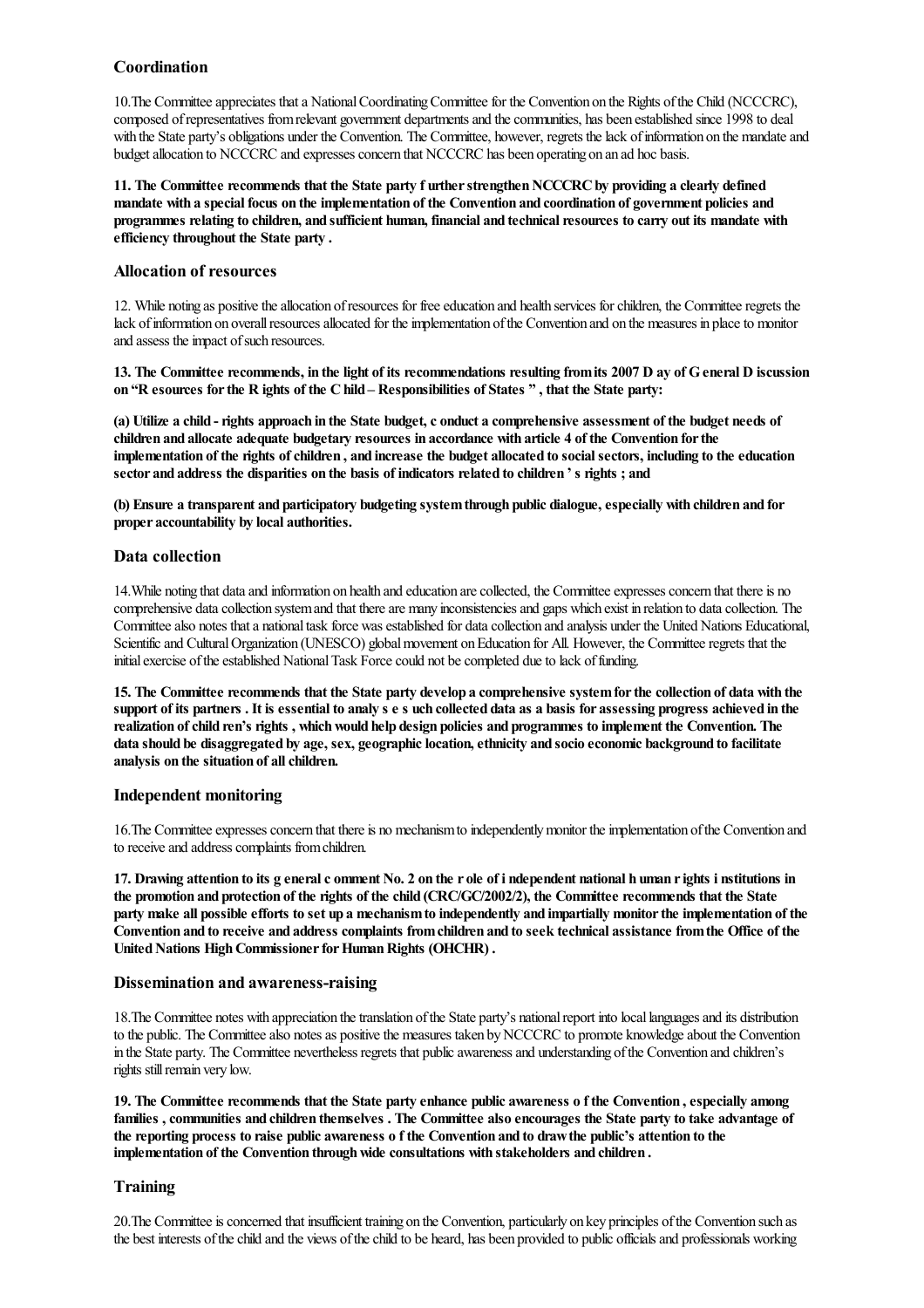with and for children.

21. The Committee recommends that the State party ensure that all professional s working with and for children, in **particularlawenforcement officials, teachers, health professionals and social workers, are adequately and** systematically trained on the rights of the child, and incorporate the Convention in their professional training **programmes. The Committee encourages the State party to seek technical assistance fromOHCHR and the United Nations Children's Fund ( UNICEF ) .**

# **B.Definition of the child (art. 1 of the Convention)**

22. The Committee is concerned that the State party does not have a clearly defined age of majority. It further expresses concern that the minimum age of marriage for girls is 15 years.

23. The Committee recommends that the State Party establish the age of majority and raise the age of marriage for girls **to 18 years .**

# **C.General principles (arts. 2, 3, 6 and 12 of the Convention)**

# **Non-discrimination**

24.The Committeeis deeply concerned that thereis no explicit prohibition of discrimination in the Constitution and other lawsand, that children, particularly girls, children with disabilities, children born out of wedlock, adopted children and migrant children are discriminated in laws and in practice. The Committee is particularly concerned that girls, children born out of wedlock and adopted children do not have the same right to inherit family land as other children and that migrant children are often discriminated in the enjoyment of their rights to education, health and social security.

25. The Committee urges the State party to explicitly prohibit all forms of discrimination and repeal all legislation in **respect of discriminat ion against girls,childrenwith disabilities,children born out of wedlock, adopted children and migrantchildren. The Committee also recommends that the State party take active measures to ensure the full** realization of the principle of non-discrimination in practice and to bring about change in discriminatory social attitude s **towards children.**

#### **Best interests of the child**

26.While noting that the principle ofthe best interests ofthechild is partly reflected in lawsand policies on education, health careand adoptions as well as some court decisions, the Committee remains concerned that the principle of the "best interests of the child" has not been incorporated in all legislative, administrative and judicial proceedings nor in all policies, programmes and projects relevant to children. The Committee is also concerned that interests of families, communities or adults often prevail over the best interests of the child as is thecase notably concerning teenage pregnancy.

27. The Committee urges the State party to strengthen its efforts to ensure that the principle of the best interests of the child is appropriately integrated and consistently applied in all legislative, administrative and judicial proceedings as well as in all policies, programmes and projects relevant to children. In this regard, the State party is encouraged to develop procedures and criteria to provide guidance for determining the best interests of the child in every area, and to disseminate th ese to the public, including traditional and religious leaders, and private social welfare institutions, courts **of law, administrative authorities and legislative bodies .**

# **Respect forthe views of the child**

28. The Committee notes the indication given during the dialogue with the State party that in practice, children have the opportunity to express themselves in court cases related to adoption, guardianship, access and custody. The Committee further notes that the Youth Parliamentarian Project was successfully implemented in 2009. The Committee is, however, concerned that there are no specific laws or regulationsestablishing explicitly theright ofthechild to be heard in any judicialand administrative proceedingsaffecting her or him. The Committee is also concerned that the right of children to express themselves freely in all matters affecting them is not fully recognized in families and communities.

29. In the light of its g eneral c omment No. 12 on the right of the c hild to be h eard (CRC/C/GC/12, 2009), the **Committee urges the State party to :**

(a) S trengthen initiatives for children to express themselves, such as the Y outh P arliament project, to have their views **taken into account in the formulation of policies and legislation affecting them; and**

(b) Ensure that the right of children to be heard in any judicial and administrative proceedings affecting them be included **in the legislation .**

#### **D.Civil rights and freedom (arts. 7, 8, 13–17, 19 and 37 (a) of the Convention)**

**Name**

30. The Committee notes with concern that the Niue Island Births and Deaths Registration Regulations (1984) allow a parent to change a child's name without her or his consent up to the age of 21 years.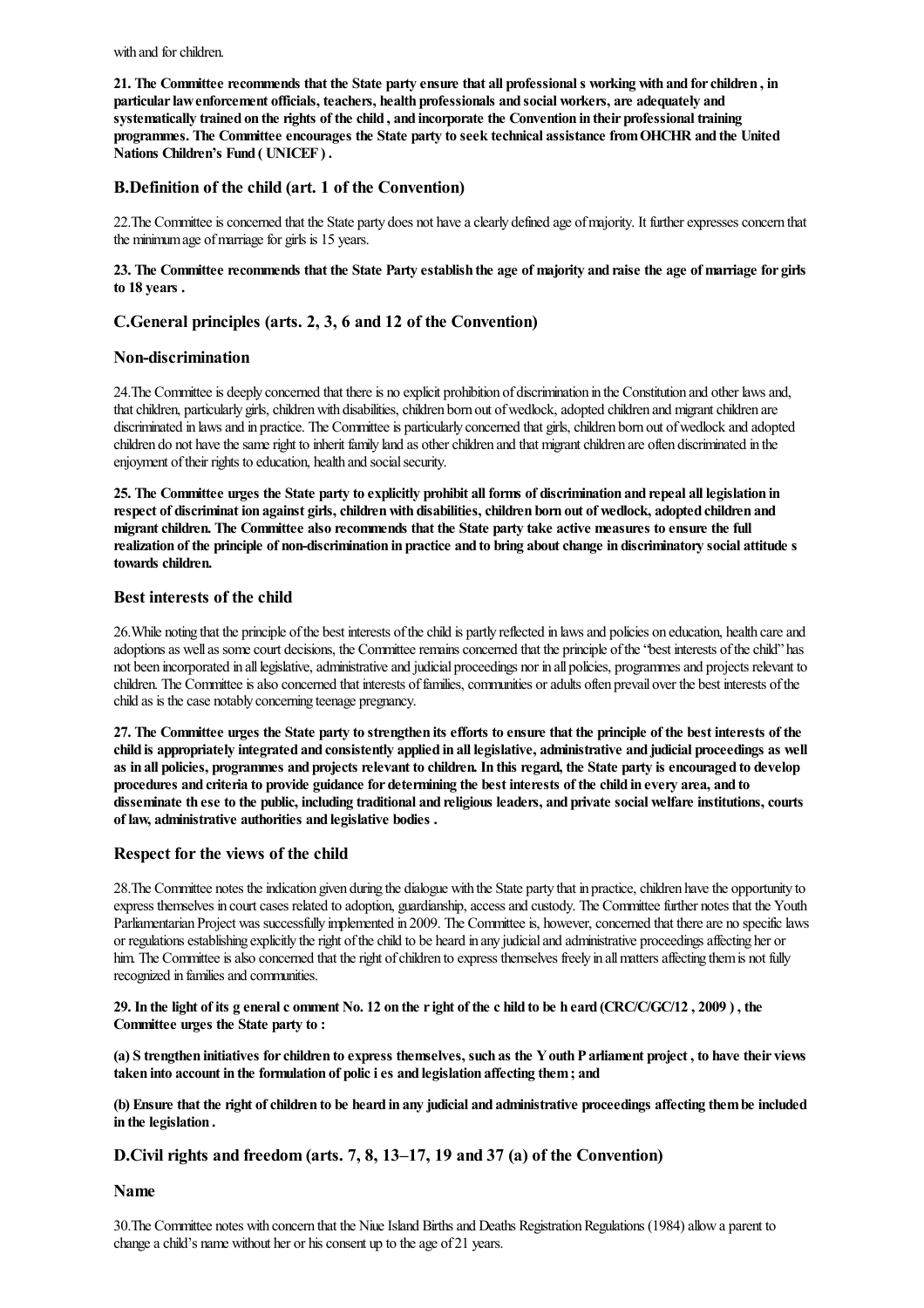31. The Committee urges the State party to amend the provisions of the Niue Island Births and Deaths Registration Regulations (1984) related to the child's name and ensure that the views of the child be always sought and heard in **accordance with theirmaturity .**

# **Child's right to privacy**

32. The Committee notes the information provided by the State party that in recent hearings judges have closed court sessions due to the sensitive nature of some cases. The Committee, however, remains concerned that the decision to proceed behind closed doors is a discretionary prerogative ofjudges rather than an established procedure.

#### 33. The Committee recommends that the State party put in place a procedure to protect the right to privacy of children **involved in court hearings.**

# **E.Violence against children (arts. 19, 37 (a) and 39 of the Convention)**

# **Corporal punishment**

34. The Committee expresses concerns that there is no explicit legal prohibition of corporal punishment in the State party and that provisions against violence and cruelty in the Niue Act 1966 are not interpreted as prohibiting corporal punishment. The Committee is also concerned about the provision on the defence of reasonable chastisement (art. 238 of this Act). The Committee is furthermore concerned that corporal punishment is still commonly practised in schools and in the home and that violent punishment, mockery, ridicule, public humiliation and verbal abuse of children are widely accepted as valid forms of discipline.

35. In the light of its g eneral c omment N o. 8 on the right of the child to protection from corporal punishment and other **cruel or degrading forms of punishment (CRC/C/GC/8 , 2007) , the Committee urges that the State party:**

(a) Ensure that corporal punishment is explicitly prohibited in the home, schools and any other settings, including through  $\epsilon$  **explicit repeal of the common - law defence of reasonable chastisement ;** 

**(b) Introduce publiceducation on the harmfuleffects ofcorporal punishment with a viewto changing the general attitude** towards this practice; and promote positive, non-violent and participatory forms of child-rearing and discipline as an **alternative to corporal punishment; and**

(c) Provide information in the next periodic report on the legislative and concrete measures taken to eliminate corporal **punishment .**

#### **Abuse and neglect**

36.While noting that the State party has put in placesomelegislative measures to address violenceagainstchildren, it is however concerned that domestic violence is pervasive in the State party, with children often experiencing and witnessing physical and psychological abuse in the home. The Committee is also concerned that abuse and neglect are regarded as family matters and therefore not reported, and that teachers and the police rarely intervene even when abuse and neglect are obvious.

37. The Committee urges the State party to t ake all necessary measures to prevent domestic violence and protect **children fromall forms of abuse and neglect. In particular, the Committee urges that the State party :**

**(a) Conduct a nationwide awareness-raising campaign, particularly targeting parents ,communit ies and religious leaders, on the negative impact of domestic violence on children's development;**

**(b) D evelop adequate methods of identification, systematicreporting and investigation ofcases of abuse and neglect and provide remed ies to child victims ;**

**(c) Train all professionals working with and forchildren, including teachers,religious and community leaders and social** workers, to identify child victims and to effectively report instances of abuse and ne g lect; and

(d) Make information available to children and the public on how they can report abuse and neglect and where they can **obtain support in doing so.**

#### **Sexual abuse**

38. The Committee expresses concern that the State party does not fully recognize the occurrence of sexual abuse against children. particularly girls and sexual abuse within the family, in the State party. The Committee is further concerned that:

(a)Rape of boy children is not legally prohibited;

(b)Punishment for sexually abusing children is very low(maximumofthree years ofimprisonment for sexualintercourse with girls between 12-15 years);

(c)Reports on sexualabuse, including incest,are hardly ever madeto therelevantauthoritiesand, ifmade,are often dropped asa result of which perpetrators of child sexual abuse are almost never brought to justice; and

(d)Child victims ofsexual violence do not receive proper medicaltreatment,counselling and remedy.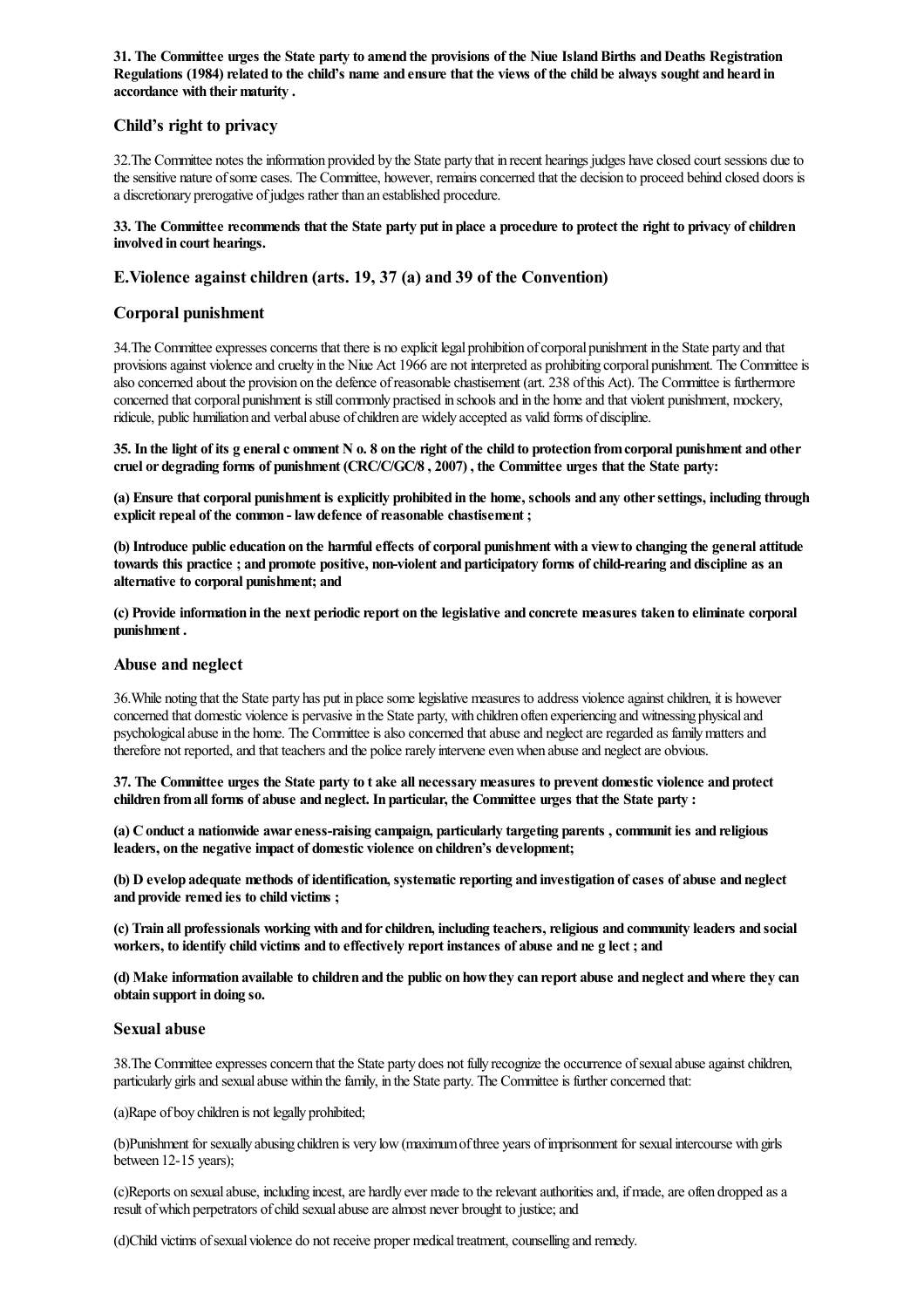39. The Committee urges the State party to better assess the prevalence of child sexual abuse in the State party and to take all the necessary measure s to prevent and protect children from sexual abuse . In particular, the Committee urges **that the State party :**

**(a) Prohibitexplicitly rape of boy children in the legislation ;**

(b) E nsure that penalties for sexual abuse against children, including incest, are commensurate with the gravity of the crime, prosecute and sanction all perpetrators of sexual abuse, and ensure that judicial and law-enforcement authorities **take all necessary measures to bring the perpetrators to justice ;**

(c) Establish a mechanism for child victim s of sexual abuse to lodge complaint s and ensure that children are properly **informed of the existence of such a mechanism;**

(d) Ensure that child victims of sexual abuse receive all the necessary support for their physical and psychosocial **recovery and fullsocial integration and have access to adequate procedures to seek, without discrimination, compensation for damages fromthose legally responsible ; and**

(e) Take into account the recommendations of the United Nations study on violence against children of 2006 (A/61/299) **and the outcome documents adopted at the 1996, 2001 and 2008 WorldCongress against Commercial Sexual Exploitation of Children held in Stockholm, Yokohama , Japan, andRio de Janeiro , Brazil .**

# **Freedom of the child from all forms of violence**

40. The Committee is deeply concerned that various forms of violence against children are prevalent in the State party. The Committee is particularly concerned at the absence of a comprehensive national policy and/or strategy to prevent such violence and to protect children from violence, and of institutional mechanisms mandated to deal with individual cases and to provide necessary treatments and assistance to child victims, as well as at the lack of coordination between government agencies and civil society.

**41. Recalling the recommendations of the UnitedNations study on violence againstchildren of 2006 (A/61/299), the** Committee recommends that the State party prioritize the elimination of all forms of violence against children. The Committee further recommends that the State party take into account its g eneral c omment No. 13 on the right of the **child to freedomfromall forms of violence (CRC/C/GC/13, 2011), and in particular:**

**(a) Develop a comprehensive nationalstrategy to prevent and address all forms of violence againstchildren;**

**(b) Adopt a nationalcoordinating framework to address all forms of violence againstchildren;**

**(c) Pay particular attention to and address the gender dimension of violence; and**

**(d) Cooperate with the Special Representative of the Secretary-General on violence againstchildren and otherrelevant United Nations institutions.** 

#### **Helpline**

**42. The Committee recommends that the State party establish a three-digit toll-free helpline staffedwith trained** personnel, available to all children at the national level, and promote awareness of how children can access the helpline. **The Committee furtherrecommends that the State party seek technical assistance in this regard from, inter alia, UNICEF andChildHelpline International.**

# **E.Family environment and alternative care (arts. 5, 18 (paras. 1-2), 9-11, 19-21, 25, 27 (para. 4) and 39 of the Convention)**

#### **Family environment**

43. The Committee welcomes the child allowance provided by the State party for parents to fulfil their child-rearing responsibilities and takes note of the existence of an extended family system that provides solidarity in case parents cannot fulfil their responsibilities. However, it regrets the lack of information on the equal sharing of responsibilities among parents for the upbringing of their children and on how the State party promotes equal parental responsibility.

44. The Committee urges the State party to ensure that mothers and fathers share equally the legal responsibilit ies for their children, in accordance with article 18, paragraph 1, of the Convention in the context of the upcoming Family **ProtectionBill and to develop and conduct awareness-raising programmes on parents'equalresponsibilities in child rearing.**

#### **Children deprived of a family environment**

45. While noting that, in accordance with the Niue Act 1966, a child can be removed from his or her family and provided with alternative care, the Committee notes with concern that there are no alternative care institutions in the State party and that the State party depends exclusively on extended families for the alternative care of children.

**46. The Committee recommends that the State party develop an alternative care system, including fostercare, for** children deprived of a family environment, particularly child victims of abuse at home, and, in so doing, ensure effective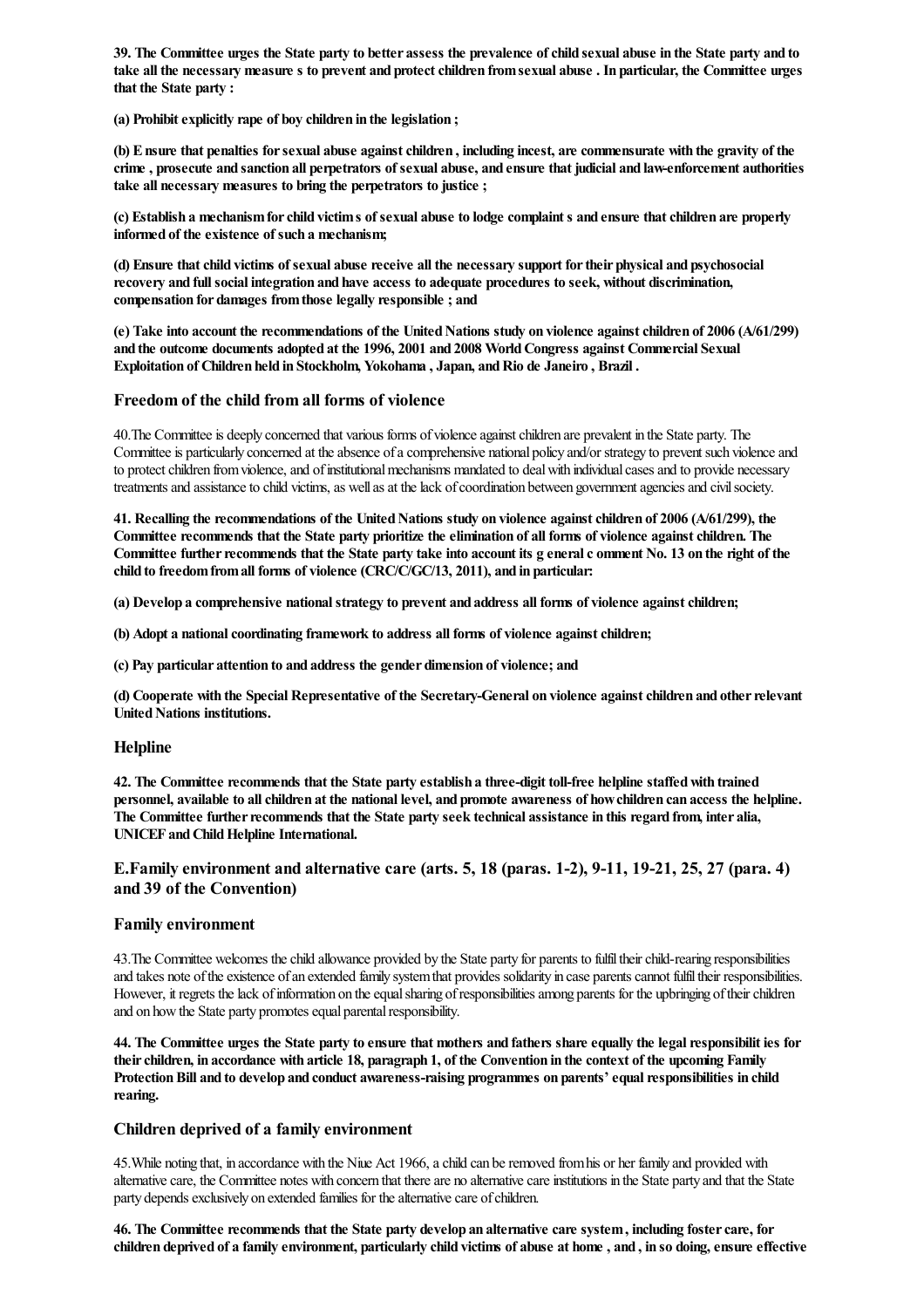monitoring and assessment of placement of children, including those taken within the extended family in line with the **Guidelines forthe Alternative Care of Children annexed to UnitedNations General Assembly resolution 64/142 of 18 December 2009.**

# **Adoption**

47.The Committee notes that the 1968 Niue Amendment Act regulates legaladoption,and ensures the mandatory consent ofthe child's parentsand thechild above 12 years. The Committeealso takes note oftheexistence ofcustomary adoption (*tama taute*). However, the Committee remains concerned that there is no mechanism in place to monitor the situation of adopted children in enjoying their rights.

48. The Committee recommends, in the light of article 21 of the Convention, that the State party introduce adequate **measures to ensure the registration andmonitoring of all adopted children, particularly underthe Niuean customary adoption arrangement (***tama taute***).**

# **F.Disability, basic health and welfare (arts. 6, 18 (para. 3), 23, 24, 26, 27 (paras. 1-3) of the Convention)**

# **Children with disabilities**

49. The Committee welcomes the measures taken by the State party, such as the adoption of the Niue National Policy on Disability (2011) as well as the off-island care in New Zealand given to children with physical disabilities, and welfare benefits given to children with disabilities. The Committee, however, expresses concern that:

(a)The Niue Act utilizes derogatory language identifying girls with disabilities as "idiots, imbeciles or of unsound mind";

(b)Criminal sanctions for sexual violence committed against children with disabilities are lesser, compared to sexual violence committed against children without disabilities; and

(c)Thereisalack of professionals trained to supportchildrenwith disabilities, sufficientmeansarelacking forearly detection of children with disabilities, and the statistics and information provided by the State party are not consistent with regard to the situation of children with disabilities.

50. Recalling its g eneral c omment No. 9 on the rights of children with disabilities (CRC/C/GC/9 and Corr.1, 2006), the Committee urges the State party to adopt a human rights-based approach to disability and specifically recommends that **the State party :**

(a) Review without delay all disability-related laws and policies with a view to fully protecting the rights of children with **disabilities ,expunge the derogat ory language and repeal all derogatory and discriminatory provisions againstchildren with disabilities fromthe Niue Act;**

**(b) Immediately repeal legal provisions which provide forlowersanctions forsexualcrimes committed againstchildren with disabilities;**

(c) T rain professionals to work with children with disabilities, particularly those with intellectual and learning disabilities, **take all necessary measures forearly detect ion ofchildrenwith disabilities , facilitate the irrehabilitation, update** statistics and information on the situation of children with disabilities in the next periodic report, and in so doing, seek technical and financial assistance and resources from, inter alia, UNICEF and the World Health Organization (WHO).

# **Health and health services**

51.The Committee notesas positive developments in the health sector, including the provision offree medicalservices forchildren, the 100 per cent immunization coverage, the allocation of public health officers for the public hygiene and regular school clinics, and a satisfactory hygiene level with WHO safety standards. The Committee, however, remains concerned at the recent United Nations estimates of child mortality showing the deteriorating situation in the State party and that the recruitment and retention of skilled health professionals is a major challenge for continuing to provide adequate health services to the public, including children. The Committee regrets thelack of updated information on the medical outreach programmeto outer villagesand limited access within thecountry for emergency curative care for children and during a pregnancy.

52. The Committee encourages the State party to continue its efforts to provide free medical services and to maintain high public hygiene standards. The Committee urges the State party to take all necessary measures to curb child mortality and to establish a policy to secure necessary health professionals and to seek technical and financial assistance from, inter alia, UNICEF and WHO in this regard and to take necessary measures to continue to improve the quality of decentralize d services to outer villages while also providing emergency care for children and mothers when in **need .**

# **Mental health**

53. While noting the elaboration of a Mental Health Bill, the Committee remains concerned at the slow pace of its adoption. The Committee also regrets the lack of information and data on mental health issues, which hinders the State party from developing effective policies to address the issue.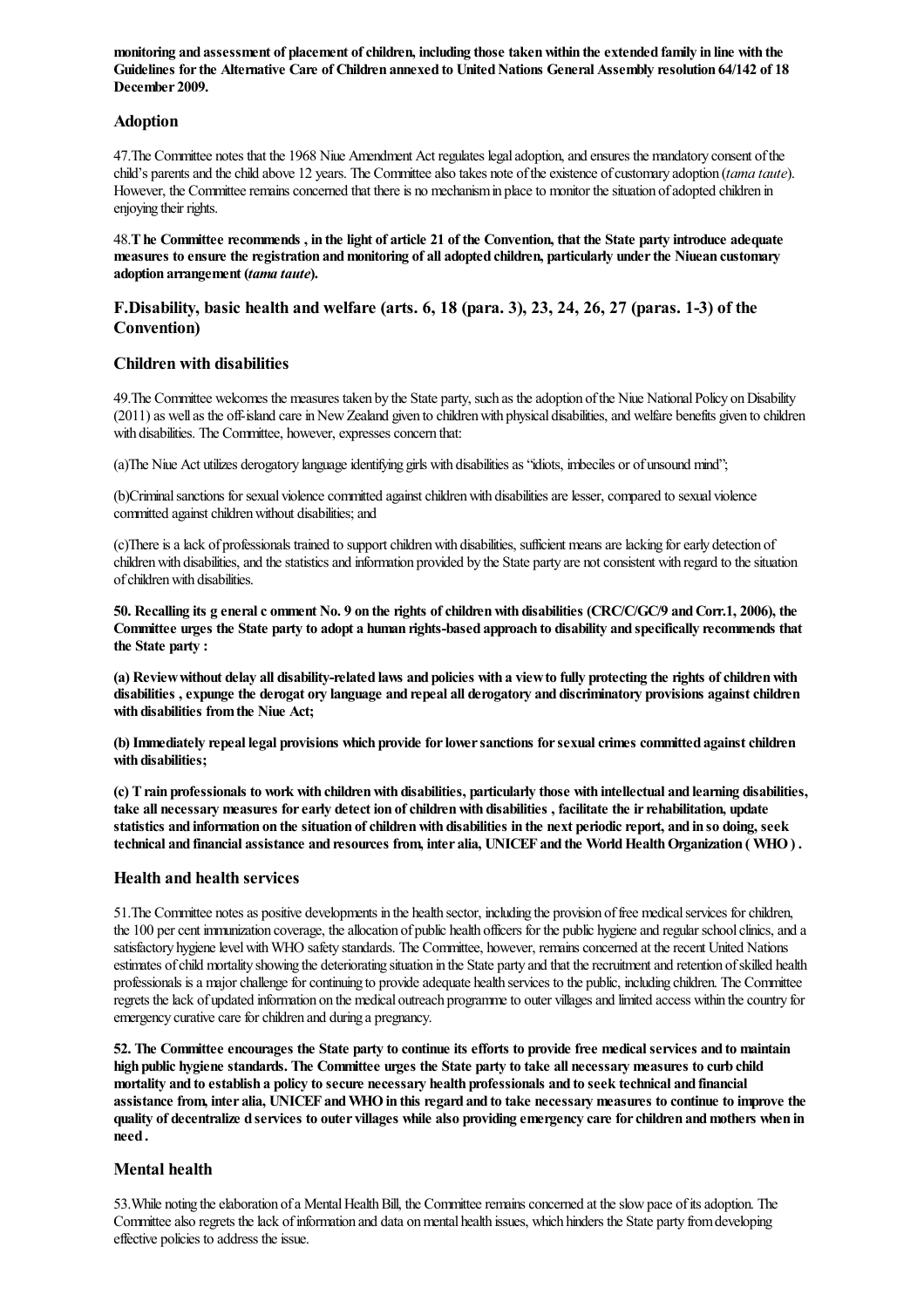54. The Committee urges the State part y to expedite the adopti on of the Mental Health Bill and collect the relevant **information and data forthe development ofeffective policies onmental health issues, paying particular attention to children.**

#### **Adolescent health**

55.The Committee welcomes the Non-Communicable Disease Plan for 2009-2013 and health education programmes through radio and community outreach activities. However, the Committee is concerned at:

(a)The prevalence of non-communicable diseases (NCDs) in the State party and its serious impact on adolescent health dueto unhealthy eating habits and lifestyle;

(b)The lack of comprehensive information on key health issues affecting adolescents, including reproductive health and teenage pregnancy, alcohol and substance abuse, HIV/AIDS and sexually transmitted infections (STIs); and

(c)Adolescents' limited access to sexualand reproductive health education and to confidentialreproductiveservicesand information.

56. Referring to its g eneral c omment No. 4 on adolescent health and development in the context of the Convention **(CRC/GC/2003/4), the Committee recommends that the State party:**

**(a) Implement the Non-Communicable Disease Plan for 2009-2013 to enhance its health education programmes, using information technologies, and to promote healthy lifestyles, particularly among children and adolescents;**

(b) Fully assess the health status of adolescent s in the State party and identify key health issues affecting adolescents, including reproductive health and teenage pregnancy, alcohol and substance abuse, HIV/AIDS and ST I s with the view **to addressing them;**

**(c) Incorporate sexual and reproductive health education in the schoolcurriculumand e nsure confidentialreproductive health and counselling services;**

**(d) Enhance public awareness-raising on adolescentreproductive health issues; and**

**(e) Seek technical and financial assistance fromthe UnitedNations PopulationFund ( UNFPA) , UNICEF andWHO among others.**

#### **Breastfeeding**

57. The Committee is concerned that the breastfeeding rate drops sharply after three months when mothers have to go back to work. The Committee further expresses concern that mothers working in the private sector do not enjoy the same maternity rights as those in the public sector, which also affects breastfeeding of a child.

58. The Committee recommends that the State party provide mothers with adequate facilities for breastfeeding at work and take necessary steps for working mothers in the private sector to enjoy the same maternity rights as those in the public sector.

# **G.Education, leisure and cultural activities (arts. 28, 29 and 31 of the Convention)**

#### **Education, including vocational training and guidance**

59. The Committee welcomes the fact that education is free and compulsory from the age of 3 years and 9 months up to 16 years, and schools take initiatives to encourage students to stay in school. The Committee, however, is concerned that:

(a)The Education Act is currently being reviewed with the implication of lowering the age of completing compulsory education;

(b)With no established minimum age of labour, children may run the risk of leaving school before the completion of school, and the minimum age for marriage for girls  $(15 \text{ years})$  is lower than the age for compulsory education  $(16 \text{ years})$ ;

(c)Schools have not been refurbished foralong time dueto lack ofsufficient resourcesand asaresultschool buildingsand facilities remain old and in poor condition; and

(d)Young peopleare given very limited opportunities for furthereducation, vocationaltraining and employment in the State party after completing compulsory education.

**60. The Committee recommends that the State party:**

**(a) Ensure that the completion age ofcompulsory education is not lowered under any circumstance ;**

(b) Establish the minimum age of labour and strengthen the measures of retaining children, particularly girls, at school  $t$  **until** the completion of compulsory education;

 $(c)$  **S** ecure sufficient resources to refurbish school buildings and facilities; and

(d) Prepare a policy and strategy to creat e more working opportunities for young people and to obtain vocational skills **and technologies more applicable and suitable to the market.**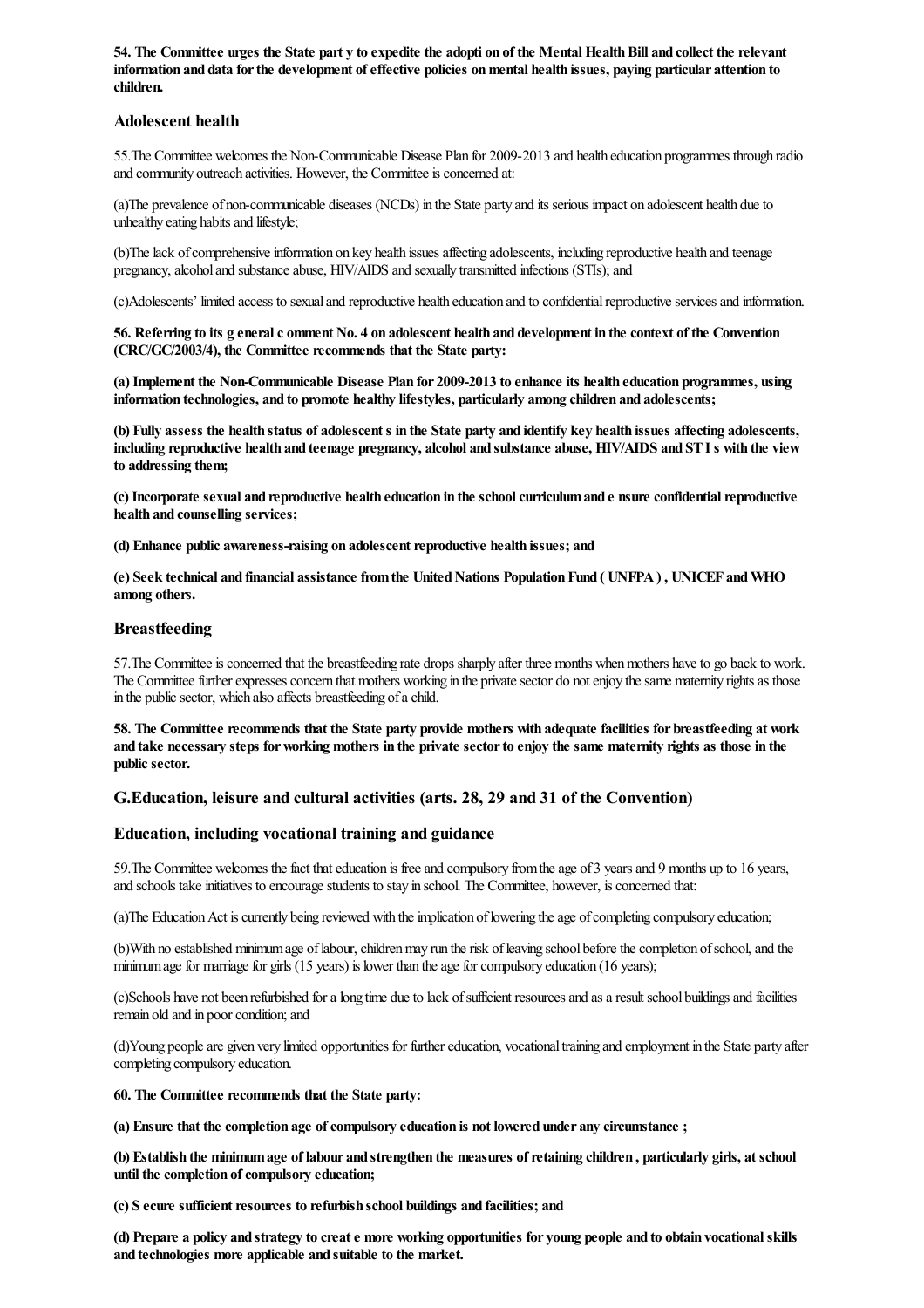# **Early childhood development**

61.While noting thatearly childhood education is freeand compulsory fromtheage of 3 yearsand 9 monthsand currently 38 children are taken care of by five teachers in pre-school, the Committee regrets the lack of detailed information on the early childhood education programmes provided by the State party and it remains concerned at the insufficient resources allocated to early childhood education.

**62. The Committee recommends that the State party allocate sufficientresources forearly childhood education and provide updated and detailed information on early childhood education in the next periodicreport.**

#### **H.Otherspecial protection measures (arts. 22, 30, 38, 39, 40, 37 (b)-(d), 32-36 of the Convention)**

# **Economic exploitation, including child labour**

63. The Committee notes that employment of a child under the age of 16 years is prohibited in the public sector and that children help their families in their farming, fishing and other businesses. However, the Committee is concerned at the information given by the State party that the minimum age for labour has not been established and that there is no legal protection for working children and no mechanism put in place to monitor the working conditions and overall situation of working children. The Committee also regrets the lack of clear information on the situation of child labour in the State party.

64. The Committee recommends that the State party provide legal protection to children from labour exploitation and, in particular, adopt legal provisions providing for a clear definition of minimum age for labour and take measures for monitoring the working conditions and situation of working child ren. The Committee also encourages the State party to **seek technical assistance frominternational organizations, inter alia , the International LabourOrganization ( ILO) and UNICEF, in this regard.**

# **Administration of juvenile justice**

65. While noting the information provided by the State party that the number of juvenile crimes and juvenile offenders is very small and that community-based rehabilitation programmes are often employed when young offenders are involved, it remains deeply concerned that:

 $(a)$ The minimum age of criminal responsibility is as low as 10 years;

(b)A juvenile justice system has not yet been put in place, no qualified public defender is available for young offenders, particularly in court proceedings, and judges and police officers are not given proper training to effectively deal with juvenile offenders and child victims in achild-sensitive manner;and

(c)Statistics are not kept on children's cases in a systematic way.

66. The Committee urges the State party to bring its juvenile justice system fully in line with the Convention, in particular articles 37, 39 and 40, and its general comment No. 10 on children's rights in juvenile justice (CRC/C/GC/10, **2007). In particular, the Committee urges the State party to :**

(a) Raise the minimum age of criminal responsibility in the Niue Act 1966 to an internationally accepted age and, under **no circumstances, under 12 years;**

(b) Put in place a juvenile justice system adequate for the situation of Niue and ensure particularly th at c ourt cases involving juveniles be held in camera and that the court be reconfigured to conform with international norms for juvenile c ourts, assign a qualified public defender for young offenders, and e nsure that judges and law enforcement officials receive specific training on how to deal with child-sensitive cases and use deprivation of liberty as a means of last resort:

**(c) Ensure th at statistics are kept on children's cases in a systematic way; and**

(d) Seek technical assistance in the area of juvenile justice from, among others, the United Nations Interagency Panel on Juvenile Justice and its members and make use of the tools developed by the Panel, including OHCHR, UNICEF, the **UnitedNations Office onDrugs andCrime (UNODC) and non-governmental organizations ( NGOs ) .**

#### **Child victims and witnesses of crimes**

67. The Committee recommends that the State party ensure, through adequate legal provisions and regulations, that all **child victims and/orwitnesses ofcrimes, such as child victims of abuse, domestic violence, sexual and economic exploitation, abduction, and trafficking andwitnesses of such crimes, are providedwith the protection required by the** Convention and that the State party take fully into account the Guidelines on Justice in Matters i nyolving Child victims **andWitnesses of Crime (annexed to Economic and Social Councilresolution 2005/20).**

#### **I.Ratification of international human rights instruments**

**68. The Committee recommends that the State party, in orderto furtherstrengthen the fulfilment ofchildren's rights,** become a State party to international human rights instruments to which it is not yet a party, namely the Optional P rotocol to the C onvention of the R ights of the C hild on the sale of children, child prostitution and pornography, the